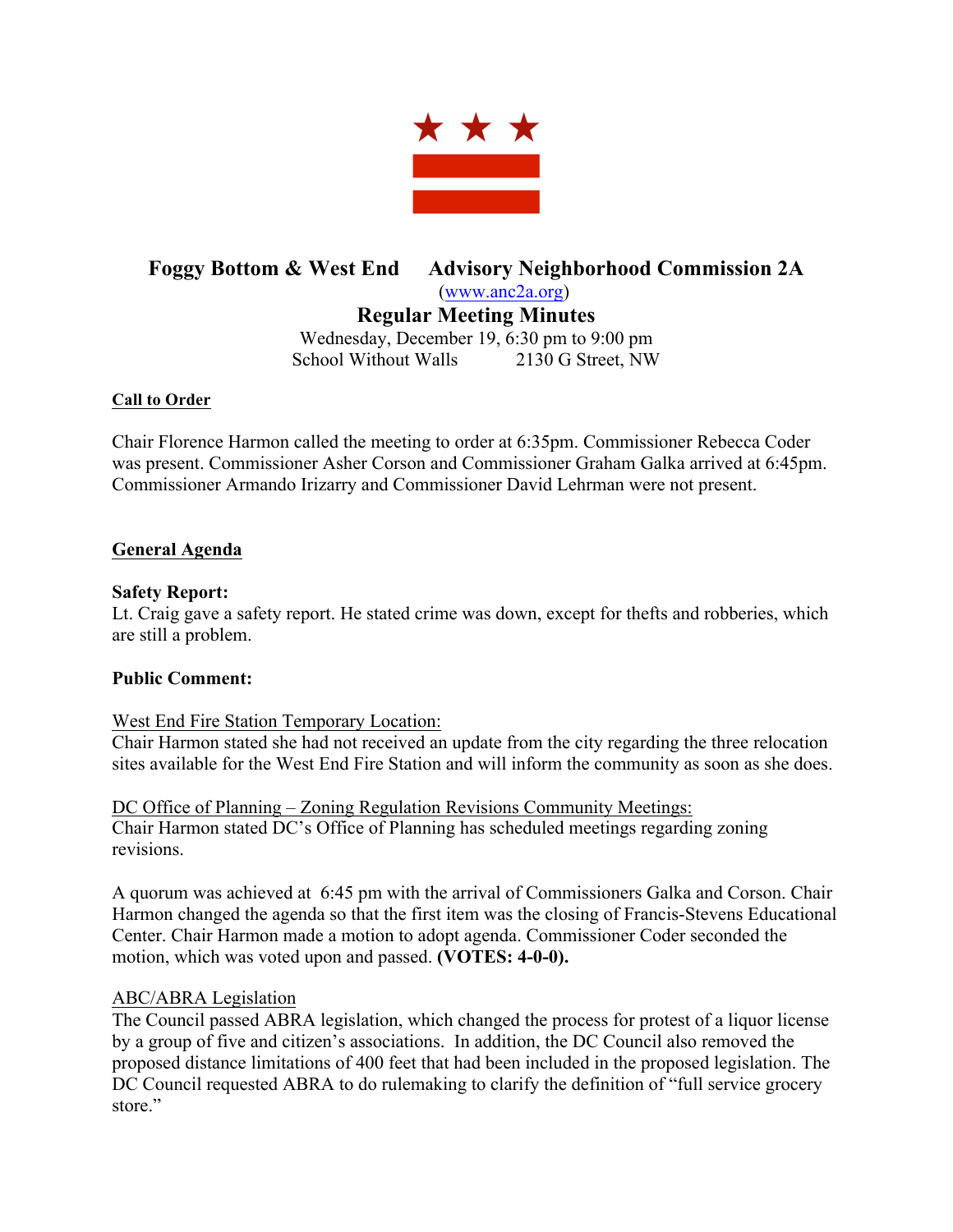# **Regulatory Agenda**

# Resolution on Proposed Closure of Francis-Stevens Educational Campus (24<sup>th</sup> and N Street, NW):

Chair Harmon stated Chancellor Henderson could not make tonight's meeting because of a conflict.

Chair Harmon provided a history of the Francis-Stevens Educational Campus (FSEC) (24<sup>th</sup> and N Street, NW): When Chancellor Rhee closed Stevens Elementary School, DCPS promised the community that these students would be moved to the FSEC  $(24<sup>th</sup>$  and N Street), which would remain open. Had ANC 2A known that the FSEC would be closed, ANC 2A might have endorsed different educational providers in its August 2012 resolution to DMPED on the Stevens School development proposals. With the proposed closing of FSEC on November 16, 2012, these students would have to go to an Adams Morgan school that was not convenient to the neighborhood. The low-vision students would be moved separately to Brooklyn Education Campus. Chancellor Henderson proposed that School Without Walls expand into the Francis-Stevens campus.

Chancellor Henderson will make a decision about the proposed closures and a recommendation to the Mayor in the middle of January 2013.

Chair Harmon stated she had drafted a resolution regarding the closing of FSEC. She opened the floor to hear from the community.

Community members stated their comments and concerns and suggestions for the resolution:

- The community was grateful of the ANC 2A resolution and its support.
- FSEC PTA and the school community has seen a growth in the numbers of elementary aged children in the community.
- FSEC is in a unique location with the potential of making many connections with the surrounding community.
- FSEC is crucial to the viability of family life in this community.
- FSEC makes this a livable, walkable community.
- A succssful neighborhood school is necessary for community stability.
- FSEC has students from all the eight wards.
- FSEC is already designed to cater to toddlers' needs.
- Make FSEC a feeder school to School Without Walls.
- Make FSEC a model example of unique community support for elementary and secondary students.
- Include information on proposed cost savings of a joint FSEC-School Without Walls partnership.
- Include information on the demographics in this community.
- Send the resolution jointly to Chancellor Henderson and Mayor Gray.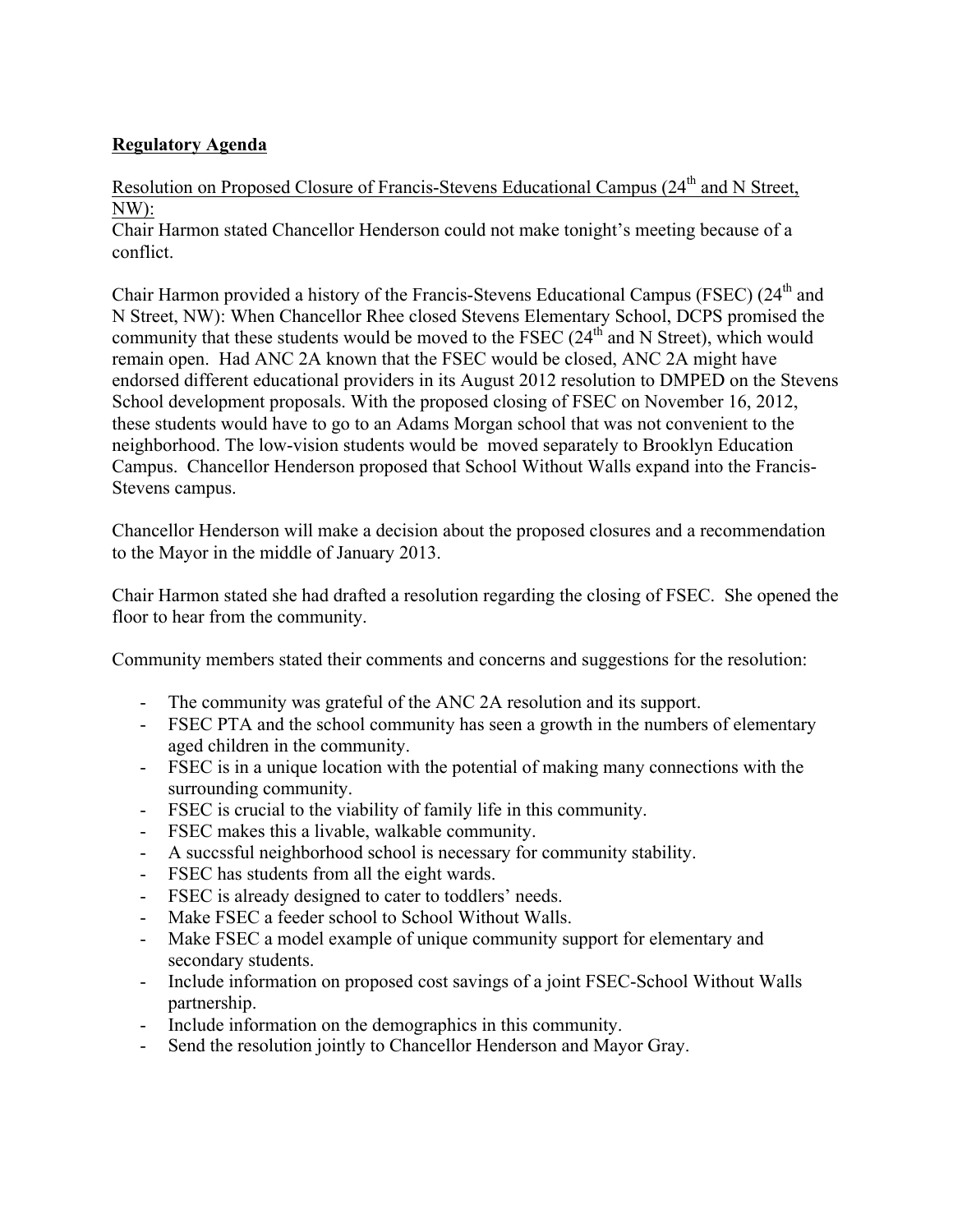Chair Harmon read the draft resolution. Regarding the ANC's August 2012 resolution regarding Stevens School disposition to Ivymount, Commissioner Galka suggested to change the wording to "evaluate the proposals differently" in order to avoid the implication that ANC 2A no longer supports Ivymount. He also stated that any proposed closure of FSEC was an important material fact that ANC 2A should have been informed of prior to making a decision on the use of the Stevens School. Commissioner Corson stated agencies must inform communities of their plans. He added that FSEC has the second highest test scores among those schools proposed to be closed.

Chair Harmon made a motion to accept the resolution regarding the closing of FSEC as amended. Commissioner Coder seconded, upon which it was voted and passed. **(VOTES: 4-0- 0). (Attachment 1)**

## New Hampshire Avenue DDOT project:

Mike Tucker, a consultant to DDOT, provided an update on the New Hampshire project. Not much work is planned during the holidays. Excavation will occur Dec 19-21, Dec 24, Dec 26-28 and Jan. 2-4. Excavation involves digging up the street, working on the water main, laying utility lines, and covering with asphalt. Night time work will be limited. Work is done on a block-to block basis, starting with the west side and then proceeding to the east side. The whole project, lasting 18 months, is planned to be completed March 2014. More information, including updates, can be found on www.newhampshirestreetscape.org. His contact information is mike@thecsmi.com.

## Matters before the DC Zoning Commission:

## Square 75 Amenities Resolution of ZC 06-11G/06-12G: Application of GWU for Modification of First Stage PUD & Second Stage PUD & Closing of Public Alley (Square 75, Lots 23, 33, 34, 41, 42,47, 863)

Chair Harmon stated the President Condominium has settled with GWU. Commissioner Coder stated she would abstain from voting on a resolution since she is involved with Foggy Bottom West End (FBWE) Village.

GWU's amended application is for 6637 square feet of one-story retail on 2100 block of Pennsylvania Avenue, but the current two-story retail is for 11,000 square feet. Commissioners noted that the additional density of 44,000 square feet greatly exceeds what was preliminarily approved in the Campus Plan and justifies strong community amenities. Commissioner Corson requested that the amenities benefit directly the impacted communities and are deliverable and improve the site.

## *Affordable Housing:*

DC Office of Planning requested affordable housing as an amenity, but ANC 2A and community groups did not request this amenity. GWU has offered seven units of stand-alone row houses on 2100 block of F Street NW as affordable housing amenity. Representatives of GWU stated that GWU will invest \$5 million to renovate the townhouses and convert them to three bedroom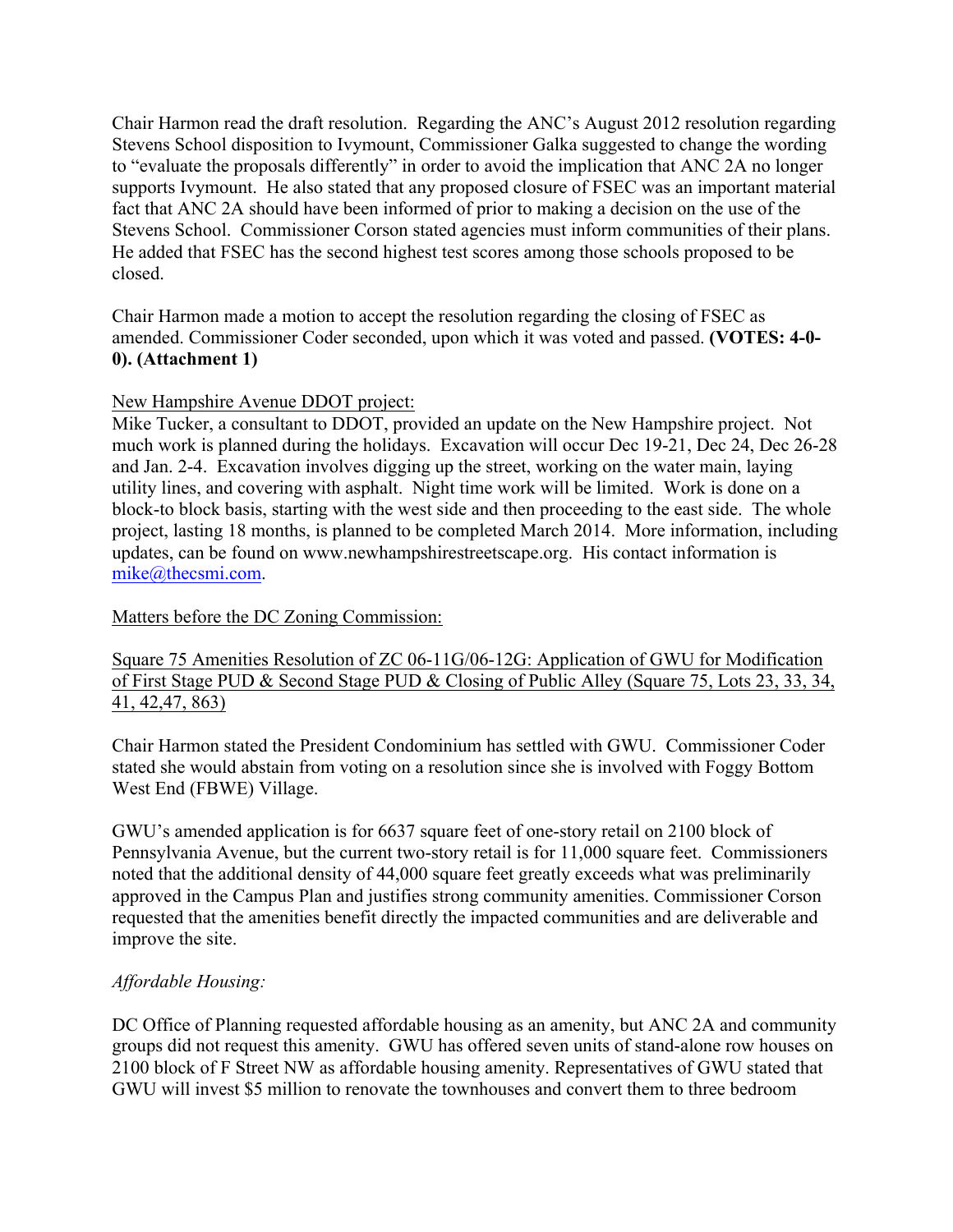units, two bedroom units, and one bedroom units. GWU will administer these affordable housing units. GWU's concern is efficiency and timeliness of administering the affordable housing units. GWU will inform ANC 2A whether a lottery system will be used.

A representative from GWU stated they want to market and administer these units because they are single and self contained. They currently have a waiting list of qualified people.

ANC 2A objected to GWU's proposal for affordable housing and requested that the affordable housing units be administered through DC Housing and Community Development (DHCD) to ensure total transparency and that GWU students or faculty or others not be given preferences.

## *Retail Entities:*

Community members requested as an amenity quality, street-level retail entities that include affordable local businesses that operate both during business and evening hours, resulting in a vibrant street life and facilitating pedestrian safety. They also requested that the amenities be related to community needs that would cement a relationship between GWU as an educational unit and the community. They also requested a tenant improvement allowance for small, local business retail establishments.

## *Foggy Bottom West End Village:*

Community members, ANC commissioners, and representatives of Foggy Bottom West End Village requested amenity funding for a volunteer coordinator and office space for the FBWE Village.

## *Francis Steven Educational Campus:*

Community members and ANC 2A commissioners requested community amenity funds to benefit the Francis-Stevens Educational Campus, which would support efforts in increasing enrollment and enhancing their programs.

## *Metro Information:*

ANC 2A requested that community amenity funds be provided to support the Foggy Bottom Metro, such as for a real time transit screen for locations around the Foggy Bottom Metro. GWU offered to provide \$100,000 towards this amenity.

ANC 2A commissioners agreed to designate ANC 2A Chair to negotiate a settlement on the amenities for Square 75 with a value ranging from \$350,000 – 500,000, excluding affordable housing amenities.

ANC 2A must file and amended resolution addressing Square 75 by December 31, 2012. Square 75 will be presented to the Zoning Commission in January 14, 2013.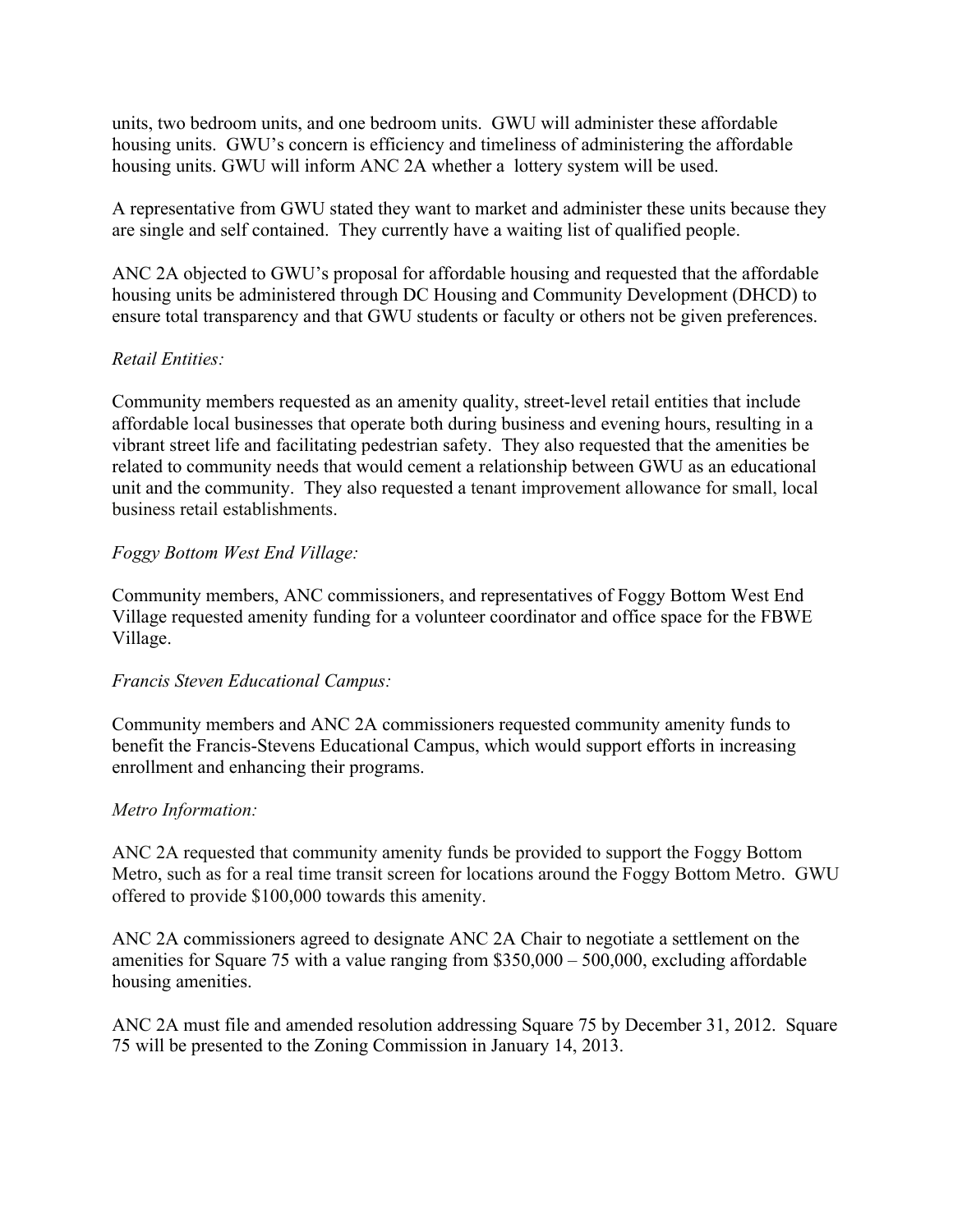Commissioner Corson made a motion to oppose the GWU's Square 75 application until the amenities and requirements are satisfied. Commissioner Galka seconded the motion, which was voted upon and passed. Comissioner Coder abstained. **(VOTES 3-0-1). (Attachment 2)**

Matters before Historic Preservation Review Board:

GWU presentation on Square 77A Residential Center on I Street NW

Representatives from GWU presented information regarding Square 77A, located on I Street NW. This dormitory complex will connect three current student dorms - West End, Shenley and Crawford Halls, retaining their current façade and entrances. It will be setback from these historic preservation student dorms. It will be 110", with 12 floors. There will be a net 326 new beds. Retail will be located on the ground floor on I Street NW. Bays will be located along the alley. There will not be available parking below grade. The loading facility will relate to the Marvin Center. Demolition is scheduled to begin in June 2013. Because these current residence halls were deemed historic in 2007 GWU Campus Plan, GWU will undergo review processes with DC Historic Preservation Board and DC Zoning Commisison.

Commissioner Corson commented that it was good to see GWU use its property for its educational purpose and filling its housing needs within its campus. Chair Harmon stated that ANC 2A will not vote on a resolution regarding Square 77 at this time.

### Matters before ABRA:

McFadden's Waiver of Hours for New Year's Eve

McFadden submitted a request for a waiver of their regular hours for New Year's Eve, extending the hours from midnight to 1:30 am, for a limited, ticketed event, for which they will provide additional security. Representatives of McFaddens committed to having two reimbursable MPD police details at the event.

Commissioner Coder made a motion to support McFadden's request for a waiver of their regular hours for New Year's Eve. Chair Harmon seconded the motion, which was voted upon and passed. **(VOTES: 4-0). (Attachment 3)**

Shadow Room Extension of Hours during Inauguration Week (January 14-21, 2013) A representative from Shadow Room presented their request for an extension of services to 4:00 am during inaugural week (January 14-21, 2013). The normal hours of operation of Shadow Room are until 2:00 am on Sunday through Thursday, and 3:00 am on Friday and Saturday nights, and they do not have a police detail.

Community members who live in the surrounding buildings objected to Shadow Room's request, citing incidents every weekend by their patrons.

Commissioner Coder moved to approve the extension of hours until 4:00 am for the nights of Friday, January 18 through Monday, January 21, 2013 with the ANC's support predicated on Shadow Room demonstrating that it has hired an MPD security detail for those evenings during and after the extended hours closing to ensure that departing patrons do not disturb the adjoining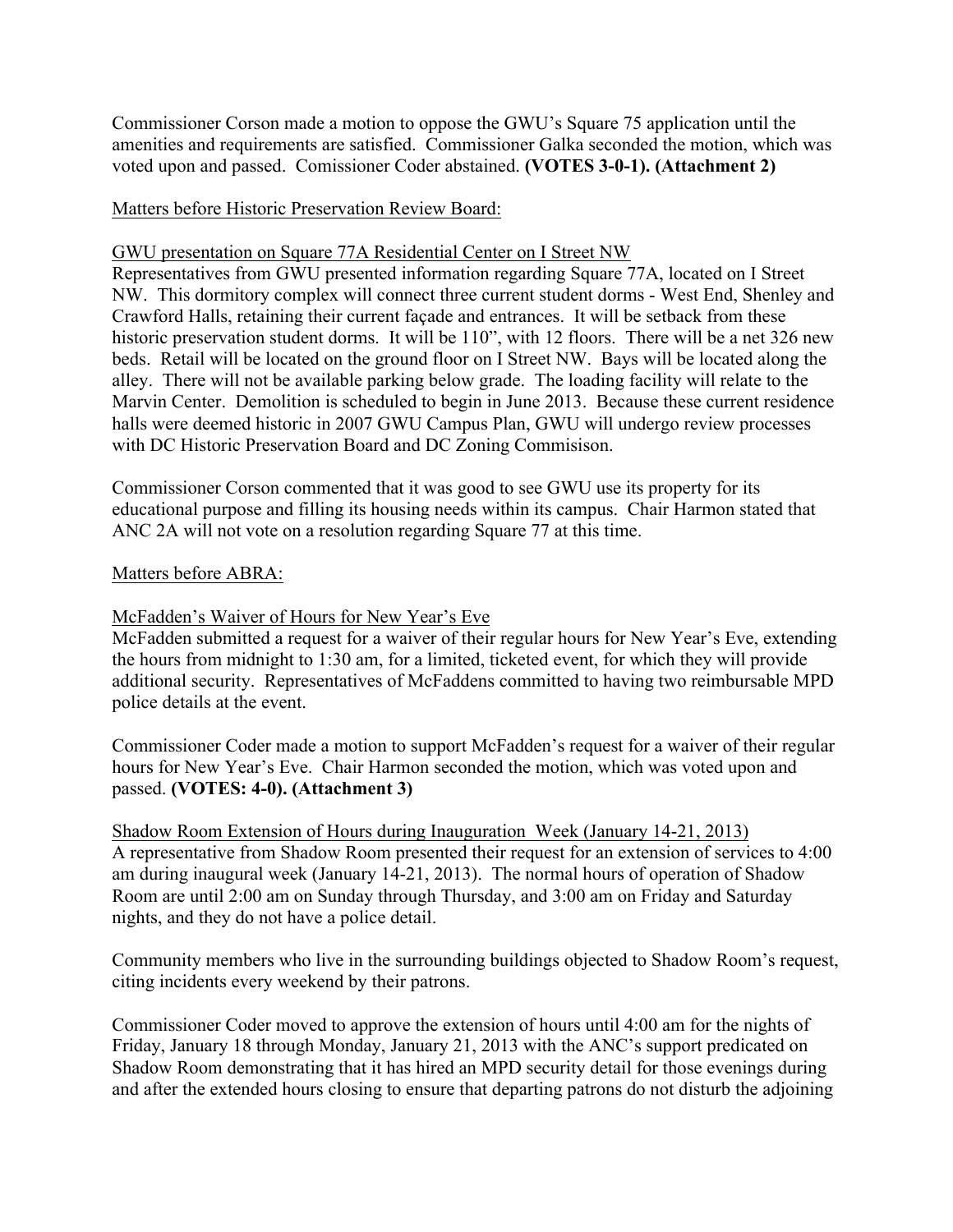residential neighborhood. Commissioner Corson seconded the motion, which was voted upon and passed. **(VOTES: 4-0). (Attachment 4)**

#### Matters before DDOT Public Space Committee:

#### Patio project 2175 K St., NW (Starbucks)

Representative from Starbucks located at 2175 K Street NW presented their proposal for a patio project. It will include five tables, seating approximately 18 patrons, in an outdoor patio area surrounded by a railing. The chairs and tables will be stacked and stored inside when Starbucks is closed.

Commissioner Coder made a motion to support Starbucks patio project. Chair Harmon seconded, which was voted upon and passed. **(VOTES: 4-0). (Attachment 5)**

#### Miscellaneous Items:

#### 2013 Rock N Roll USA Marathon and Half Marathon

Representative from the Rock-N-Roll Marathon provided information. The marathon will be held on Saturday, March 16, 2013, with an expectant 20.000 runners. The race will start at 7:30 am at 14<sup>th</sup> and Constitution. The course has changed from 2012 and will stay on Constitution Avenue and turn north on 18<sup>th</sup> Street. They will pay for early Metro services and police services.

They provided an economic report on their 2012 race, which raised \$15 million, and \$9 million in direct spending. They provided \$700,000 monies toward nonprofits.

Commissioner Corson noted concerns that races, hosted by private entities, use community streets and public space witout providing adequate compensation.

Commissioner Coder made a motion to provide a letter of non-objection regarding the 2013 Rock N Roll Marathon. Commissioner Galka seconded the motion, which was voted upon and passed. **(VOTES: 2-1-1). (Attachment 6)** (Commissioner Harmon abstained and Commissioner Corson objected)

#### Office of the People's Counsel's (OPC) representative for Ward 2

Cheryl Morse, from Office of People's Counsel representing Ward 2, highlighted the services that OPC provides, which include assistance in resolving issues with utilities. OPC has fought PEPCO's request for a rate increase of \$41 million, reducing it to \$24.3 million. OPC also fought Washington Gas's proposed increase, reducing it to a \$9.2 million increase. OPC also handles complaints for quality of service provided by Verizon. Smart meters will all be installed and uploaded by mid-spring 2013.

Public Space Committee (PSC) will hold hearings January 23-24, 2013. OPC will hold town hall meetings on January 9, 2013 and January 12, 2013.

#### **Administrative Agenda:**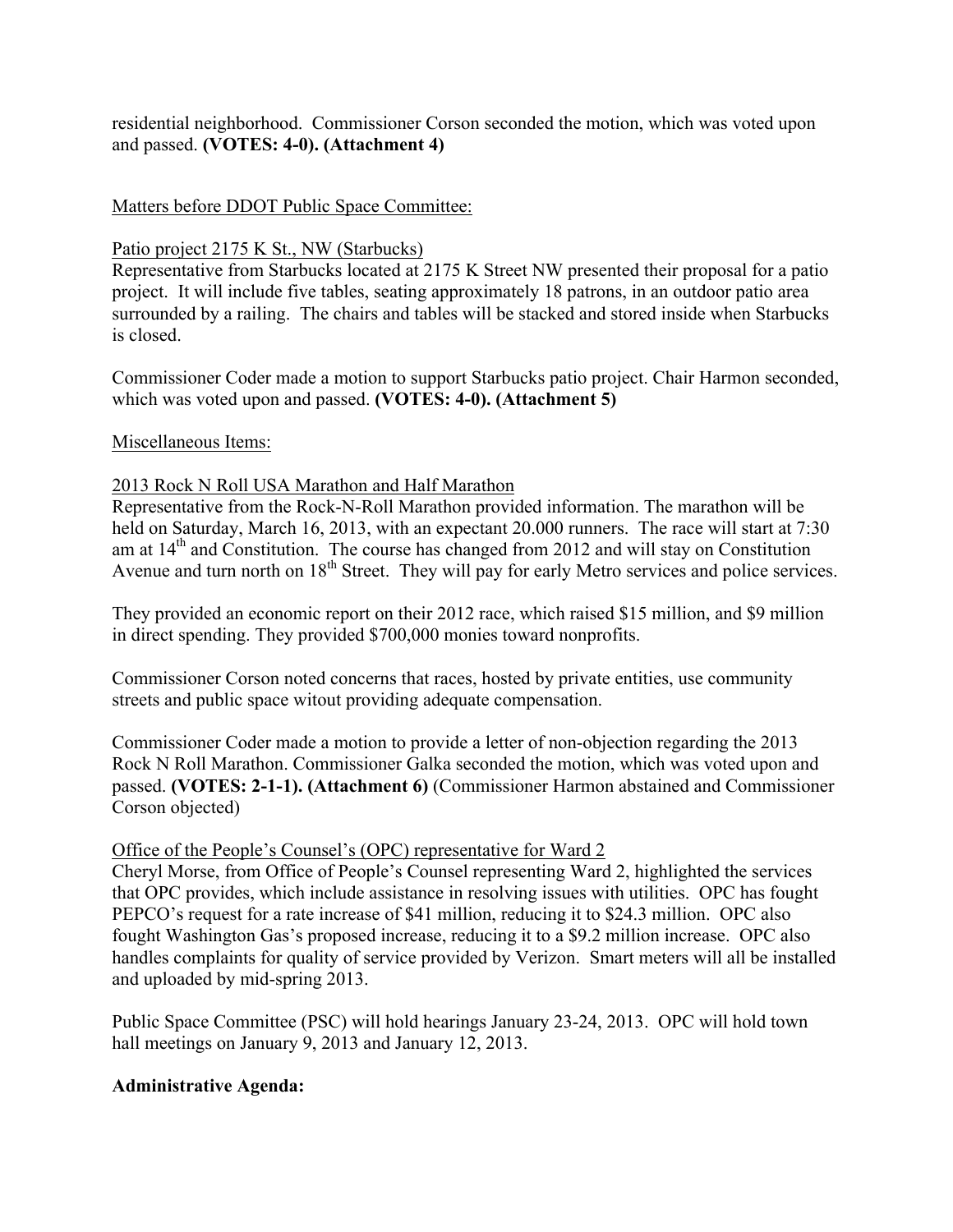Chair Harmon stated ANC 2A has an outstanding legal bill for litigation before ABRA and the ABC Board regarding Shadow Room, in the amout of approximately \$6,000 is for legal services provided by Hunton & Williams. Commissioner Galka stated the ANC 2A treasury currently has approximately \$20,000.

Commissioner Coder made a motion to provide \$3500 toward the legal bill relating to Shadow Room. Commissioner Corson seconded the motion, which was voted upon and passed. **(VOTES: 4-0).**

## **Adoption of ANC2A Minutes:**

The adoption of the minutes of the meetings (October 17, 2012 Regular Meeting, November 1, 2012 Special Meeting and November 14, 2012 Regular meeting) was postponed to the next ANC 2A meeting in January.

The ANC 2A meeting was adjourned 9:19 pm.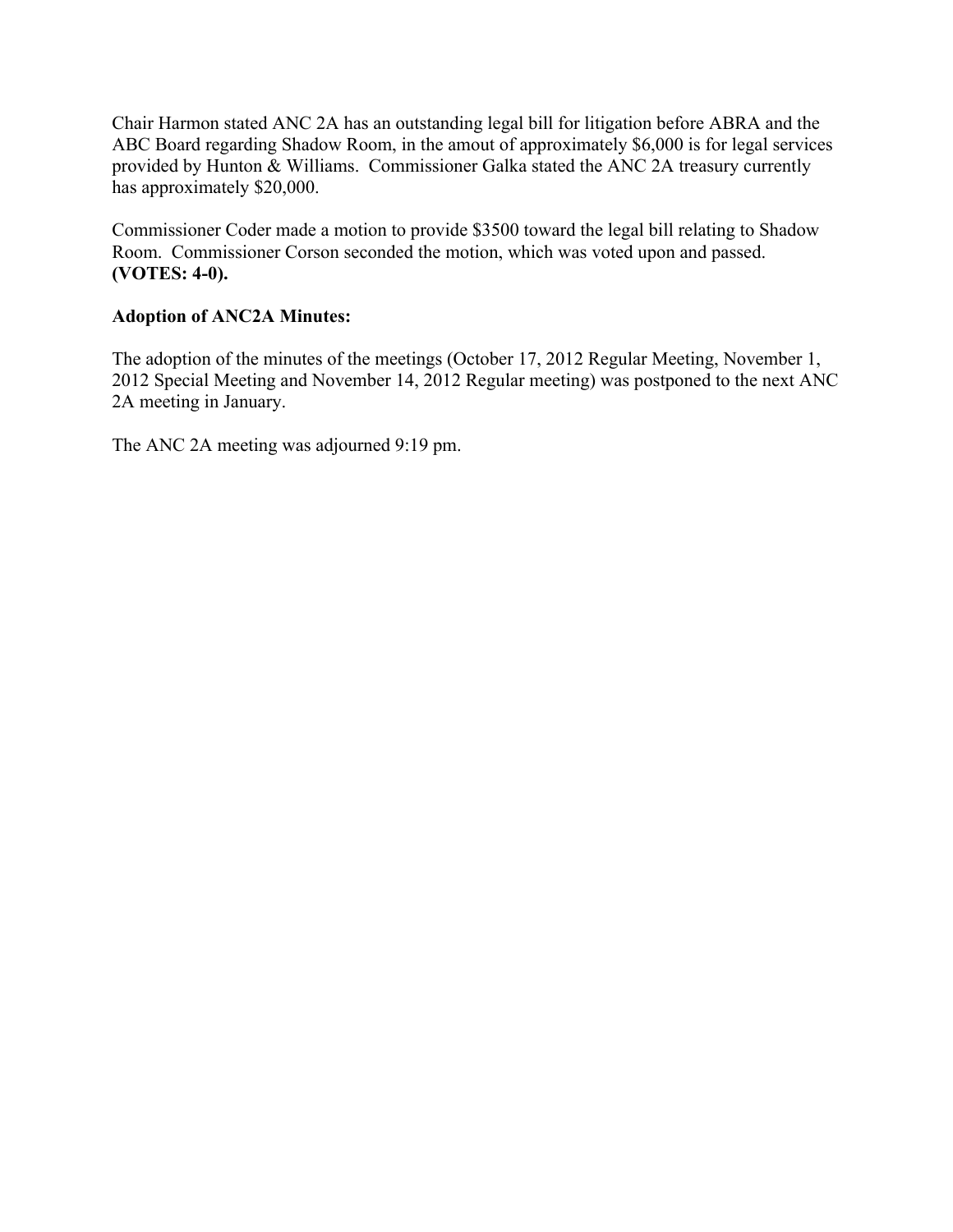### **ATTACHMENT 1: Francis Stevens Educational Campus**

Government of the District of Columbia Foggy Bottom and West End Advisory Neighborhood Commission 2A

 $\mathcal{L}_\text{max}$  , and the contribution of the contribution of the contribution of the contribution of the contribution of the contribution of the contribution of the contribution of the contribution of the contribution of t

 $\overline{c}/\overline{o}$  West End Library 24<sup>th</sup> St., N.W. Washington DC 20037

January 5, 2013 The Honorable Vincent Gray, Mayor District of Columbia 1350 Pennsylvania Avenue, NW Suite 316 Washington, DC 20004

Chancellor Kaya Henderson 1200 First Street, NE Washington, DC 20002

### **RE: Proposed Closure of Francis-Stevens Education Campus**

Dear Mayor Gray and Chancellor Henderson:

At its properly called meeting on December 19, 2012, the Foggy Bottom and West End Advisory Neighborhood Commission (ANC 2A) considered the matter of the proposed closure of Stevens Elementary School. With four of the six Commissioners present, a quorum at a duly called public meeting, the following resolution was approved by a unanimous vote by ANC 2A:

**WHEREAS**, on November 13, 2012, Mayor Vincent Gray and DC Public Schools Chancellor Kaya Henderson announced a consolidation proposal for DCPS, which included Francis-Stevens Education Campus (FSEC), the only elementary school that serves residents of ANC 2A;

**WHEREAS,** DCPS made commitments to the Dupont, West End, and Foggy Bottom communities to keep FSEC open as a neighborhood school following closure of Stevens Elementary School during the last round of school closings when former Chancellor Michelle Rhee assured parents and community members that Francis-Stevens' pre-school through  $8<sup>th</sup>$ grade curriculum would be a success; FSEC would be a preferable alternative for the community upon closure of Stevens Elementary; and promised that the Foggy Bottom/West End community that it would have a school to draw families to our area;

**WHEREAS,** with the closure of Francis-Stevens, the entire legacy of Thaddeus Stevens and Stevens Elementary's historic educational legacy would be needlessly destroyed; Stevens Elementary School, a National Historic Landmark, was a jewel in the West End/Foggy Bottom community and honored the memory of Thaddeus Stevens, a major figure behind the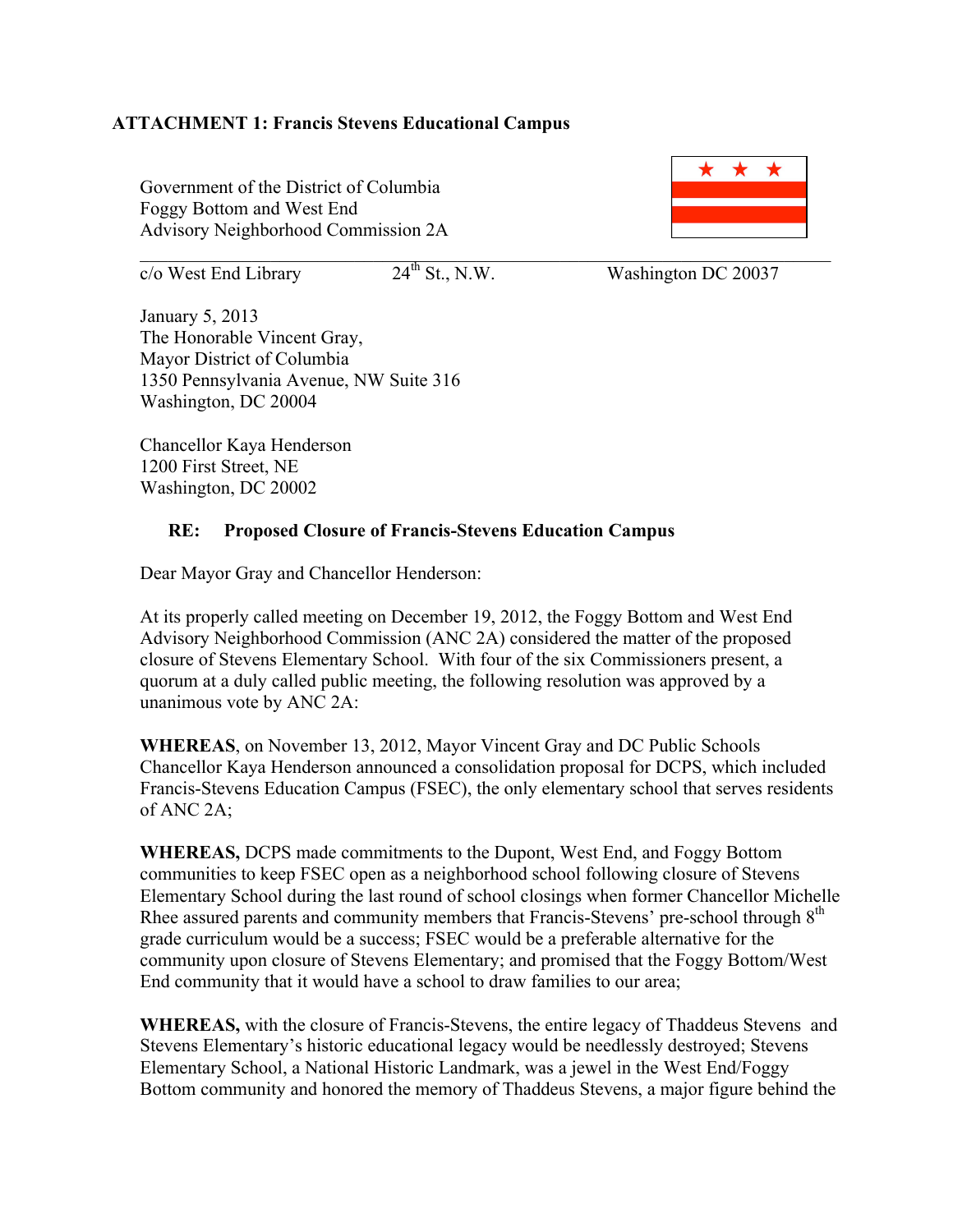passage of the 13<sup>th</sup> Amendment, and includes among its notable graduates Charles Drew, Petey Greene, Jr., Roberta Flack, Amy Carter, Colby King, and Rayford Logan, Robert Hooks, and Jonathan Ogden, and served generations of African Americans and community members in Washington, D.C. prior to its closure;

**WHEREAS,** ANC 2A and community members and parents and teachers overwhelmingly opposed the closure of the Stevens School by former School Chancellor Michele Rhee after over 140 years of operation and the surplusing of the Stevens School by the Office of the Deputy Mayor for Planning and Economic Development (DMPED) for apartments by developer Equity Residential;

**WHEREAS,** ANC 2A would have evaluated differently the recent award by DMPED and the Deputy Mayor of Education of the Stevens Elementary building to Ivymount, a special education provider, if ANC 2A had known that Francis-Stevens was going to be closed; ANC 2A is concerned that the Commission was not told that we would not have any preschool through  $8<sup>th</sup>$  grade school when the Commission supported Ivymount (over our local community needs), knowing the need for special education services in the District. ANC 2A finds the lack of coordination between DCPS and the Deputy Mayor of Education's Office astonishing, where critical information, e.g., the closure of Francis-Stevens, was not conveyed to community members this past August when ANC 2A passed its resolution on the award of the Stevens building to the educational provider;

**WHEREAS**, the November  $13<sup>th</sup>$  consolidation plan would consolidate FSEC early childhood and elementary students at Marie Reed Learning Center and middle school students at Hardy Middle School, both of which are several bus rides from the Foggy Bottom/West End neighborhood;

**WHEREAS,** the Dupont, West End and Foggy Bottom neighborhoods have worked to plan livable, walkable communities where education, shopping, dining, entertainment and other activities can all be performed without the use of a car. Transferring students to schools over a mile from homes will set back our walkable city planning initiatives because without Francis-Stevens, there will be no schools for our neighborhood's children (and the alternative where they take three Metro buses to Adams Morgan is not a practical option);

**WHEREAS**, DCPS has proposed continued utilization of the building by expanding the School Without Walls campus to the Francis-Stevens location; School Without Walls is currently over-enrolled by approximately 100 students for the space available in its current building;

**WHEREAS,** the DCPS consolidation plan was created to more fully utilize campuses by increasing overall enrollment in each building; however, the 100 or so students from School Without Walls are significantly fewer than the 225 students that currently attend FSEC, which would result in an even less desirable utilization rate for the FSEC campus if current students are transferred to other schools because School Without Walls will not be able to fill Francis-Stevens next year or in immediate years, so even if Francis-Stevens is closed, its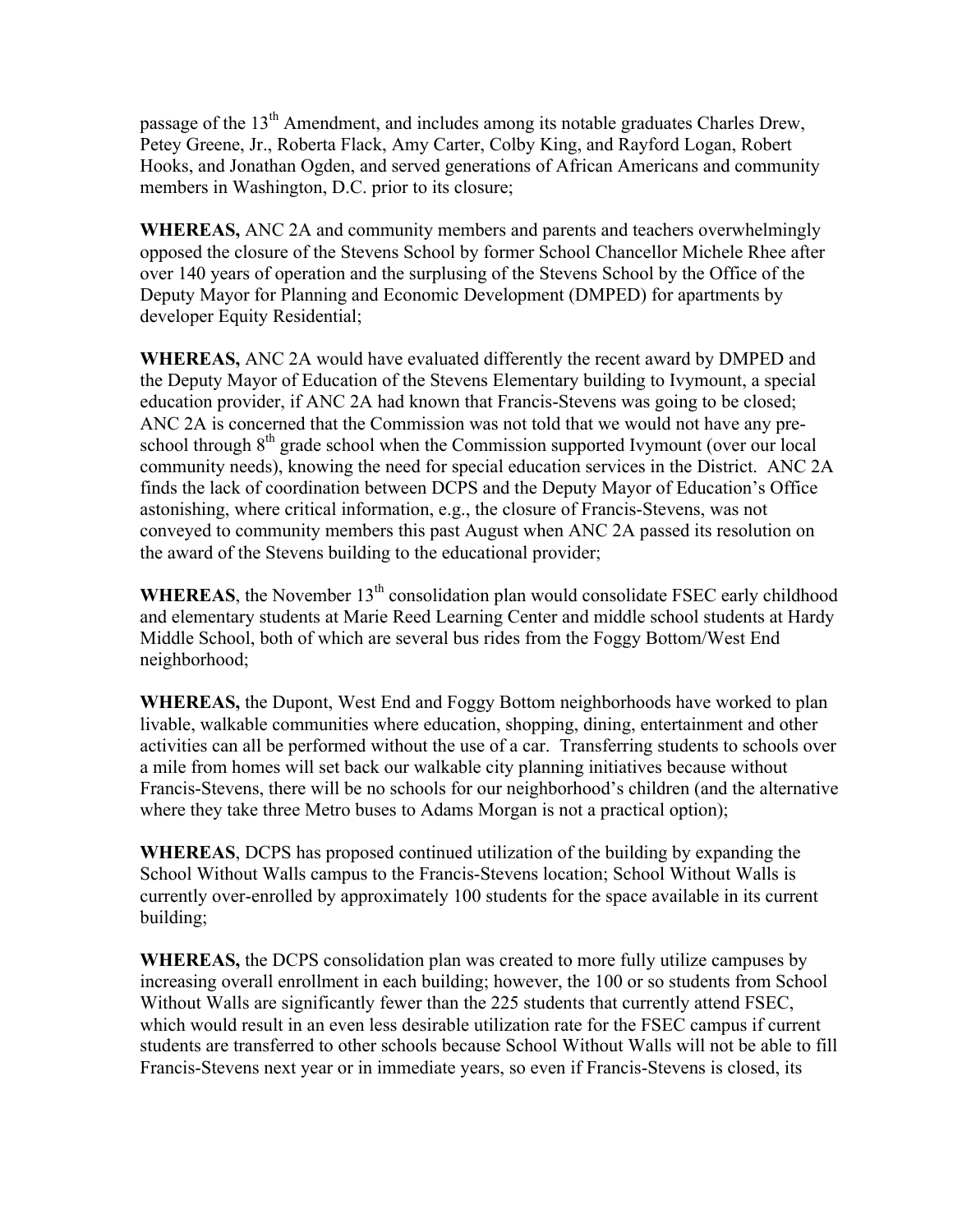facilities will still not be used to capacity for several years;

**WHEREAS,** a liaison with Richard Trogisch, principal of School Without Walls, so that younger children remained at FSEC and strengthened academic skills so that these students could matriculate to academically superior high schools, such as School Without Walls, would immediately increase enrollment at FSEC, and School Without Walls could utilize unused capacity at Francis-Stevens that it so desperately needs;

**WHEREAS,** FSEC test scores are commendable and the second highest of any school on the Chancellor's closure list, a fact rendered even more impressive, given that 71% of the children are eligible for free or reduced price lunches;

**WHEREAS,** FSEC has a low vision program which serves low vision and blind students. It is extremely difficult for these students to make friends and learn to navigate new campuses/buildings. The current proposal contemplates tearing these students away from their current teachers and friends and segregating the low vision students at different campus from their peers in Ward 5 Brookland Education Campus;

**WHEREAS,** FSEC's early childhood program was oversubscribed for the 2012-2013 school year, and DCPS declined to provide staff for two additional preschool classes, which would have significantly increased enrollment;

**WHEREAS,** the Foggy Bottom and West End community has grown by 4,000 residents since the last census and more large developments are planned; the U.S. Census Bureau and DC Office of Planning project population growth in West End and Dupont for ages 0 to 4 to increase substantially by 2015 and increase dramatically by  $2020$ ; and with such a closure, there will be no anchor to keep families in the Foggy Bottom/West End neighborhood to utilize the great new library that will soon be developed, along with the exciting, new retail in our neighborhood;

**WHEREAS,** schools in Foggy Bottom/West End can also leverage the resources of George Washington University (whose students and professors have provided past support to Stevens and Francis/Stevens) and the resources of a vibrant business community on "K Street," along with convenient mass transit, and such interactions strengthen diversity and are complimentary and contribute to the Mayor's "One City" goal;

**WHEREAS,** ANC 2A recognizes the efforts of Chancellor Henderson and her staff to engage in a constructive dialogue with the FSEC Parent-Teacher Association and community to potentially maintain the pre-school, elementary, and middle school at FSEC, along with other educational options;

**BE IT RESOLVED** that ANC 2A opposes the closure of FSEC, which would leave the Dupont, West End and Foggy Bottom neighborhoods without a local school, which disregards our neighborhoods' walkable living initiatives, disregards the recent increase of

 $<sup>1</sup>$  U.S. Census Bureau and DC Office of Planning statistics provided by DCPS state the 2010 census figures and project the</sup> following population growth for ages 0 to 4 years old in the West End ("WE") and Dupont neighborhoods, which Francis-Stevens serves: 2010: WE - 161 & Dupont - 363; 2015: WE - 374 & Dupont - 612; 2020: WE - 1,270 & Dupont - 1,264.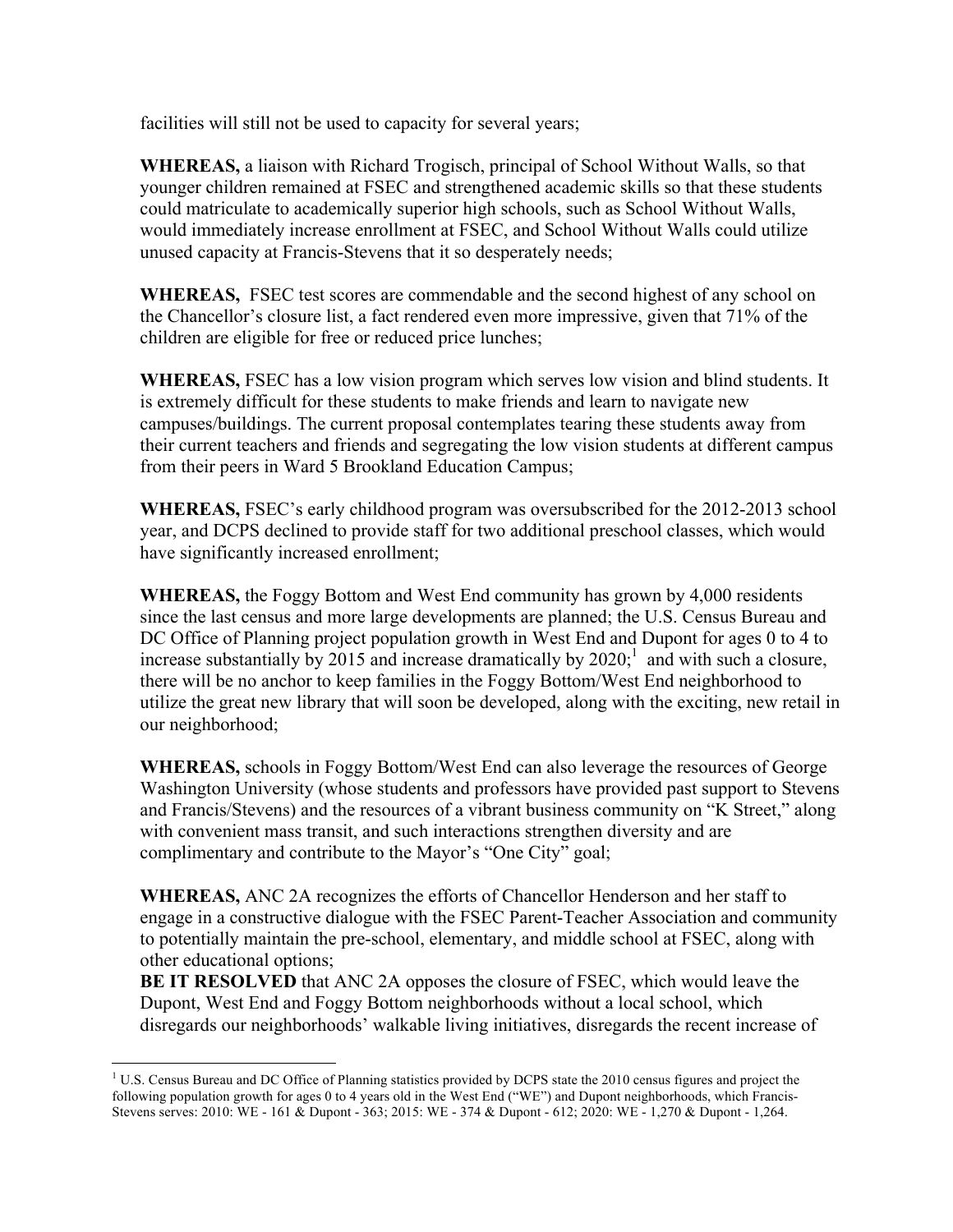4000 residents, ignores the new world class library to be built, and ignores significant planned residential development; as such, our neighborhood needs such a school to provide services to families and other members of the community;

**BE IT FURTHER RESOLVED** that ANC 2A opposes the closure of FSEC because it would have a devastating social and economic effect on the Foggy Bottom/West End community, whereby property values and commercial development would suffer because the absence of school facilities in the community would discourage stable residential growth;

**BE IT FURTHER RESOLVED** that ANC 2A further opposes the closure of FSEC because it violates commitments that former Chancellor Michelle Rhee and DCPS made to the West End/Foggy Bottom Community when Stevens Elementary was closed that the neighborhood would not be without a school and that DCPS would provide the resources necessary to support FSEC;

**BE IT FURTHER RESOLVED** that ANC 2A further opposes closure of FSEC because the Stevens' historic educational legacy would be destroyed;

**BE IT FURTHER RESOLVED** ANC 2A would have evaluated differently the recent award of the Stevens Elementary building to Ivymount, a special education provider, if we had known that FSEC was going to be closed;

**BE IT FURTHER RESOLVED** that there is a solution that will satisfy everyone where FSEC can be immediately filled to capacity. ANC 2A notes that any issues of underutilization can easily be addressed immediately as there was an enrollment waiting list for FSEC pre-school because parents recognize its outstanding programs and teachers.

Therefore, ANC 2A urges DCPS to fully consider alternatives to closing FSEC, which could include additional early childhood classes to increase enrollment, creating a pre-school through 12th grade campus whereby School Without Walls shares space with the current FSEC students, and other alternatives which preserve neighborhood educational opportunities in the Dupont West End and Foggy Bottom neighborhoods.

Please let me know if you have any questions about this matter or if there is any other information that we can provide.

ON BEHALF OF THE COMMISSION,

Respectfully submitted,

Florence Harmon Chair

cc: Phil Mendelson, Chair, DC City Council Council Member Jack Evans, Ward 2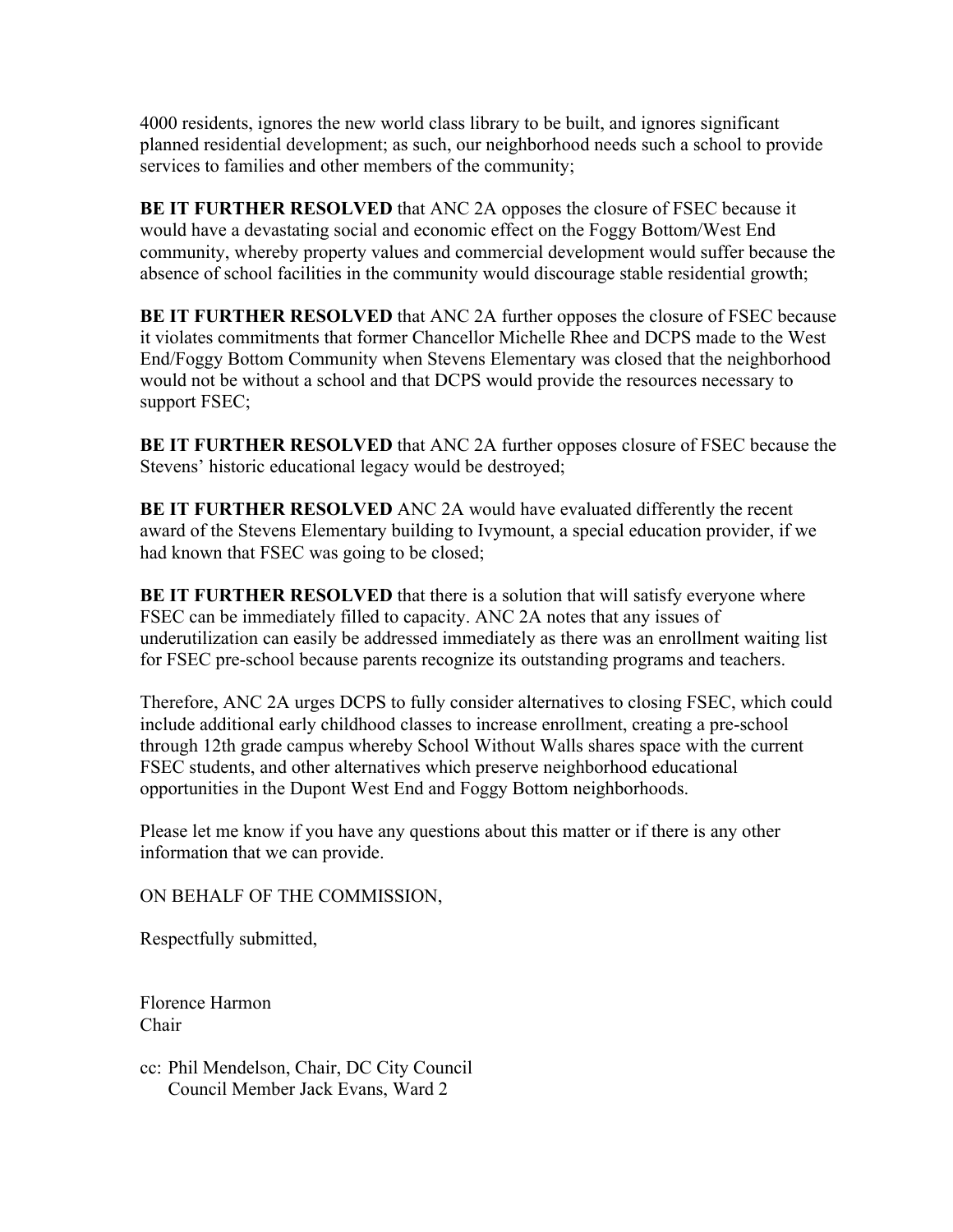Council Member David Catania, At -Large Council Member Vincent Orange, At-Large Council Member Anita Bonds, At-Large Council Member David Grosso, At-Large Council Member, Jim Graham, Ward 1 Council Member Mary M. Cheh, Ward 3 Council Member Muriel Bowser, Ward 4 Council Member Kenyan McDuffie, Ward 5 Council Member Tommy Wells, Ward 6 Council Member Yvette Alexander, Ward 7 Council Member Marion Barry, Ward 8 Victor Hoskins, Deputy Mayor of Economic Planning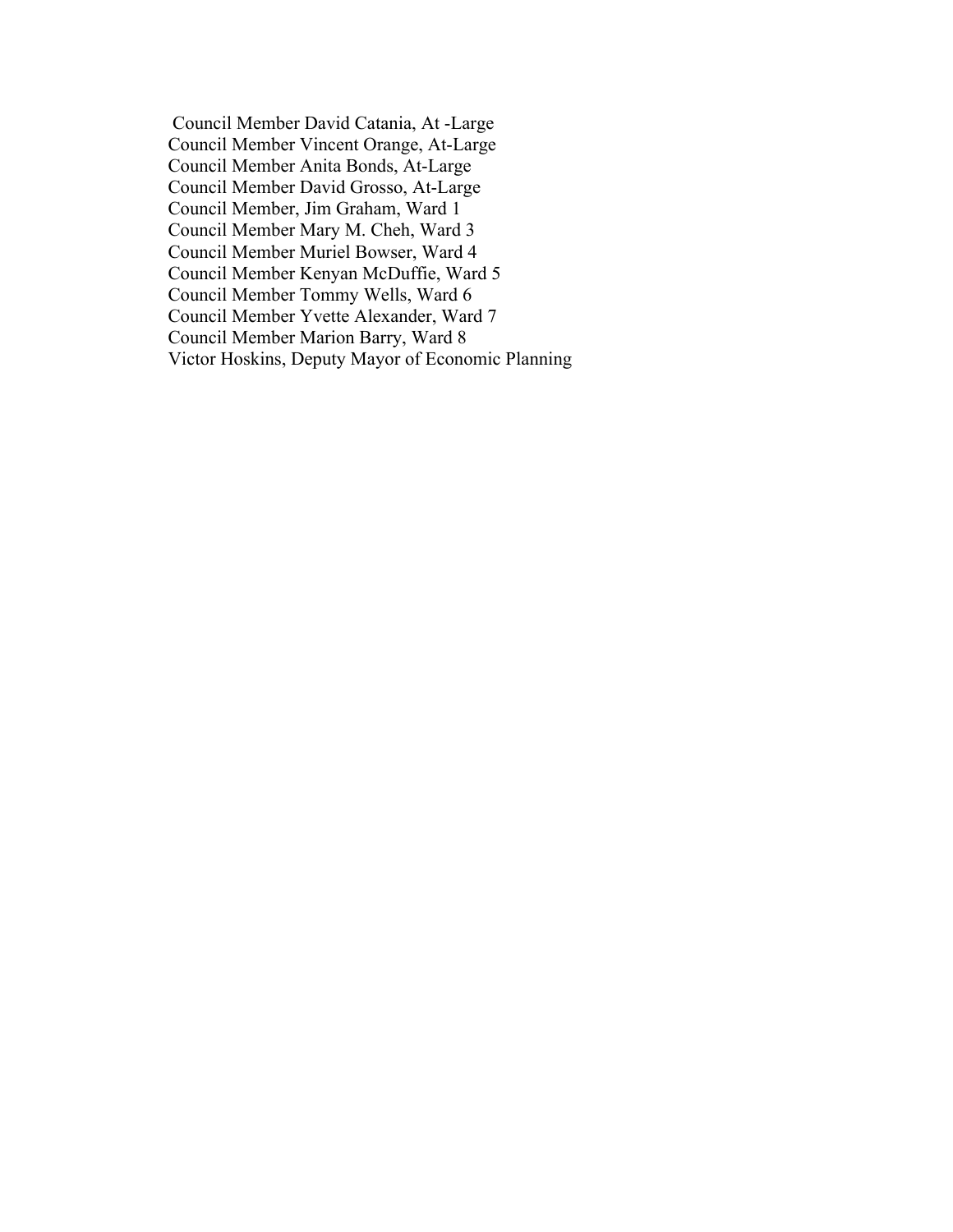# **ATTACHMENT 2: Square 75 GWU Development: PUD Amenities**

Government of the District of Columbia Foggy Bottom and West End Advisory Neighborhood Commission 2A



 $c/\text{o West End Library}$  1101 24<sup>th</sup> St., N.W. Washington DC 20037

December 21, 2012

Anthony Hood Chairman D.C. Zoning Commission 441 4th Street, NW, Suite 210 Washington, DC 20001

> **Re: Z.C. Case No. 06-11G/06-12G Application of The George Washington University ("GWU") for Modification of a First Stage PUD & Second Stage PUD & Closing of a Public Alley ("Application") Square 75, Lots 23, 33, 34, 41, 42, 47, 863**

Dear Chairman Hood and Members of the Commission:

The Foggy Bottom and West End Advisory Neighborhood Commission ("ANC") 2A has examined the above-referenced Application in light of the settlement between GWU and The President Condominium and the commitment of the ANC 2A Chair to the Zoning Commission at the hearing on November 15, 2012 to address amenity/community benefits, given this settlement. Therefore, at a duly noticed special meeting with a quorum present on December 19, 2012, at which meeting, with four of the six commissioners present constituting a quorum, ANC 2A unanimously,<sup> $\frac{3}{2}$ </sup> with one abstention, adopted the following resolution regarding "Square 75A – Modification of a First Stage PUD & Second Stage PUD & Closing of a Public Alley, to supplement its resolution in this matter date November 6, 2012:

WHEREAS ANC 2A incorporates by reference its resolution dated November 6, 2012 and sets forth the following requests for community amenities and benefits in light of the settlement of The President Condominium with GWU;

WHEREAS, the neighborhood still desires active, street level retail on the 2100 block of Pennsylvania Avenue NW that operates both during business hours and during the evening to ensure vibrant street life and pedestrian safety;

 $\frac{1}{2}$ <sup>2</sup> Commissioner Coder abstained from the vote; however, abstention would not affect the existence of a quorum.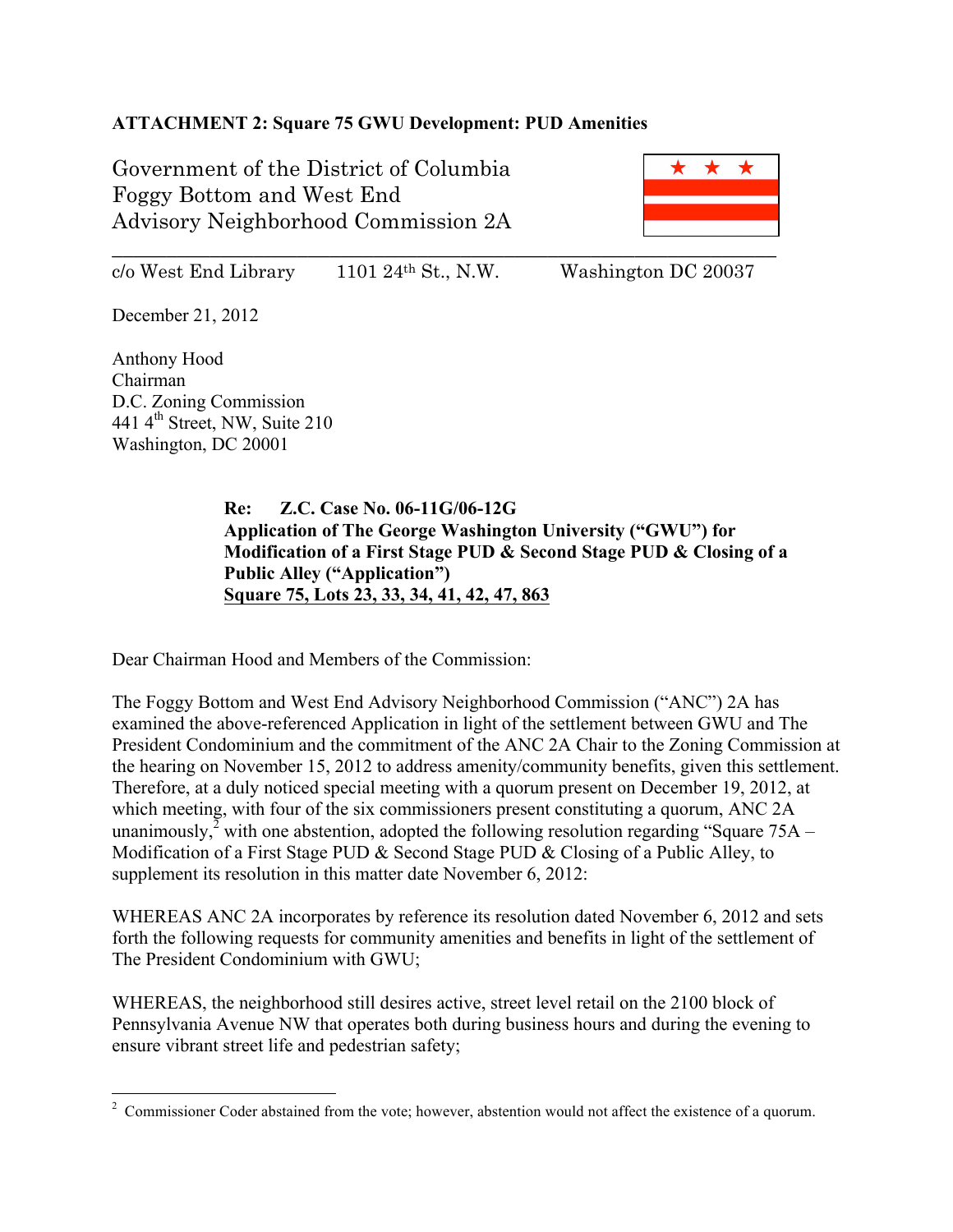WHEREAS, the current two-story retail on the 2100 block of Pennsylvania Avenue NW is 11,000 square feet, and GWU's amended application is for 6637 square feet of one-story retail on Pennsylvania Avenue NW;

WHEREAS, the ANC 2A continues to object to GWU's administration of the seven units of affordable housing on the 2100 block of F Street NW expected to be proffered by GWU, pursuant to a request by the Office of Planning, and advocates administration by DC Department of Housing & Community Development ("DHCD") instead of GWU to ensure that the occupants are not affiliated with GWU but are the truly in need of affordable housing;

WHEREAS, the value of the additional density of 44,000 square feet, *over and above what was preliminarily approved in the Campus Plan approval,* combined with the impact to the immediate neighbors, is substantial enough to continue to justify a strong package of community amenities:

**Therefore be it resolved** that the Foggy Bottom and West End Advisory Neighborhood Commission opposes the GWU's Square 75 Application and recommends that the Zoning Commission deny the Application until such time as the Applicant agrees to the following amenities and requirements;

**Be it further resolved** that GWU must commit to having nighttime-active, street-level retail along the 2100 block of Pennsylvania Avenue NW, which not only enhances the neighborhood, but also will provide pedestrian safety;

**Be it further resolved** that the Foggy Bottom and West End Advisory Neighborhood Commission requests that the Zoning Commission require GWU to provide additional substantial amenities to benefit the directly impacted community, including but not limited to the following, in the order of the Commission's preference as stated in the ANC's resolution dated November 6, 2012:

- Funds to provide furnished office space and a volunteer coordinator for the the Foggy Bottom West End Village;
- A tenant improvement allowance for small, local business retail establishments in Square 75, which provides the community with active, nighttime, street level retail;
- Funds to support the Foggy Bottom Metro, such as for a real time transit screen for locations around the Foggy Bottom Metro.

Additionally, if funds are available, given the recent events, the ANC requests an additional amenity to benefit the only school serving pre-K through  $8<sup>th</sup>$  grade, Francis-Stevens Educational Center, in the Foggy Bottom/West End neighborhood:

• Funds to support efforts by the Francis-Stevens Educational Center parents to increase enrollment or otherwise enhance the programs at the school;

**Be it further resolved** that the terms of the funds to be provided to the Foggy Bottom West End Village for office space and a volunteer coordinator be as follows: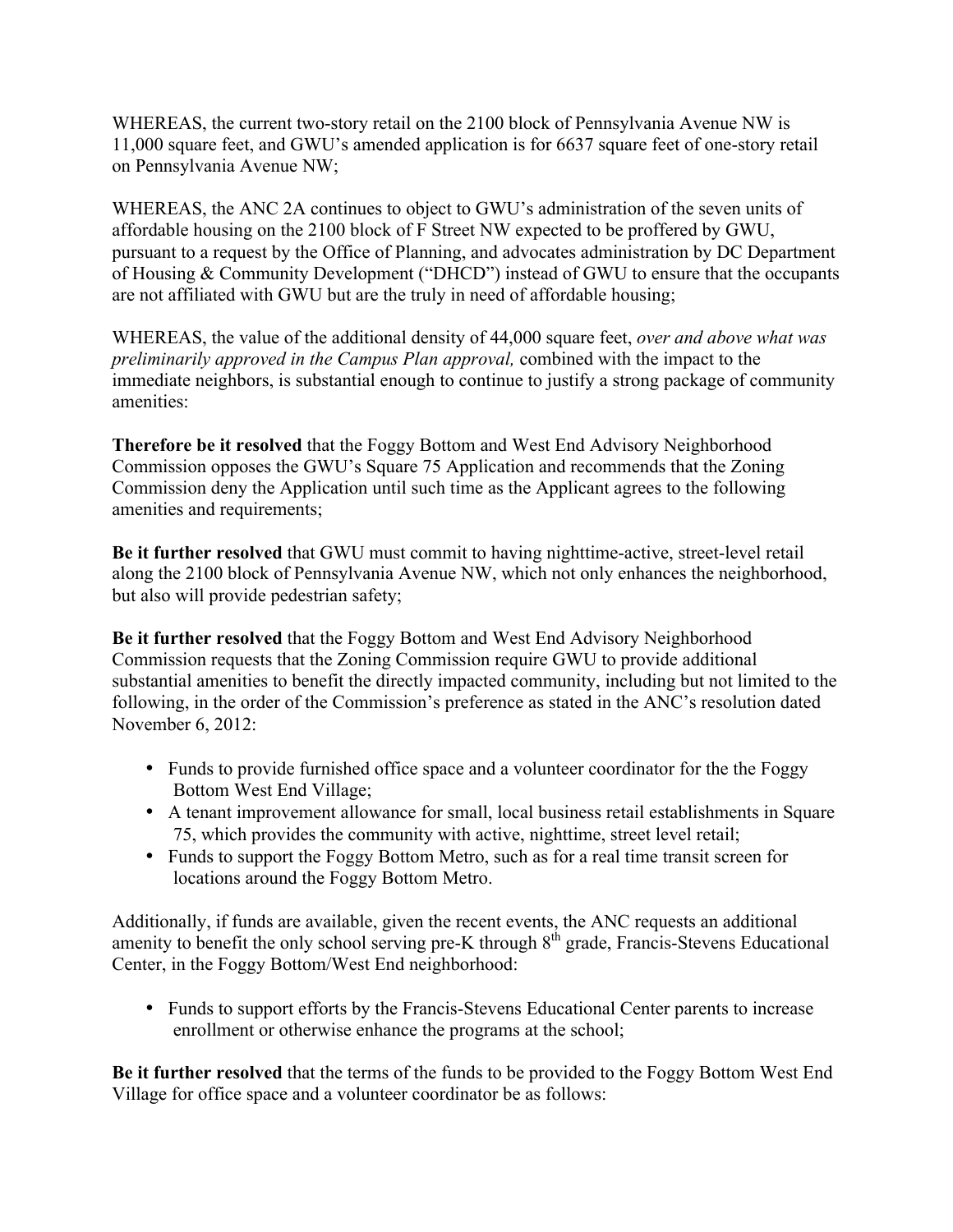The University will contribute up to \$100,000 toward rent for office space for the Foggy Bottom West End Village ("Village"). The Village will select its initial office space and enter into a lease agreement with a yet to be named landlord. The Village may extend the term of the initial lease agreement and/or enter into one or more replacement lease agreements for the same or new office space with the same or a new landlord. All such lease agreements shall be on terms and conditions satisfactory to the Village in its sole discretion. The University will make its contribution of rent directly to each such landlord. Rent is defined as all monies set out in a lease agreement which includes but may not be limited to minimum rent, common area maintenance, real estate taxes, utilities, cost of cleaning services, and security as more specifically defined in a lease agreement.

The University will commence payment of rent upon (a) the effective date of this Order and the expiration of any appeal period and (b) the execution of the initial lease agreement. The University will terminate payment of rent upon the exhaustion of the \$100,000 allowance.

If requested in writing by the Village, the University will reimburse the Village up to \$15,000 in reasonable documented expenses the Village may incur in outfitting the office space for the Village. Such documented expenses may include but not be limited to adding computer lines, cable upgrades and such items that would be considered an additional cost for the initial set up of the office space for Village use. The University will approve and reimburse the Village for said reimbursable expenses within 30 days after the month they are submitted. Any amount so reimbursed will deducted from the University's rent contribution.

The ANC designates its Chair or alternatively any of its commission members to represent it before the Zoning Commission in connection with to this resolution. The ANC also designates its Chair to negotiate a settlement of this matter in the range of \$350,000 to \$500,000 of community amenities/benefits within the parameters set forth above.

Sincerely,

Florence E. Harmon Chair

Cc: David Avitabile, Goulston & Storrs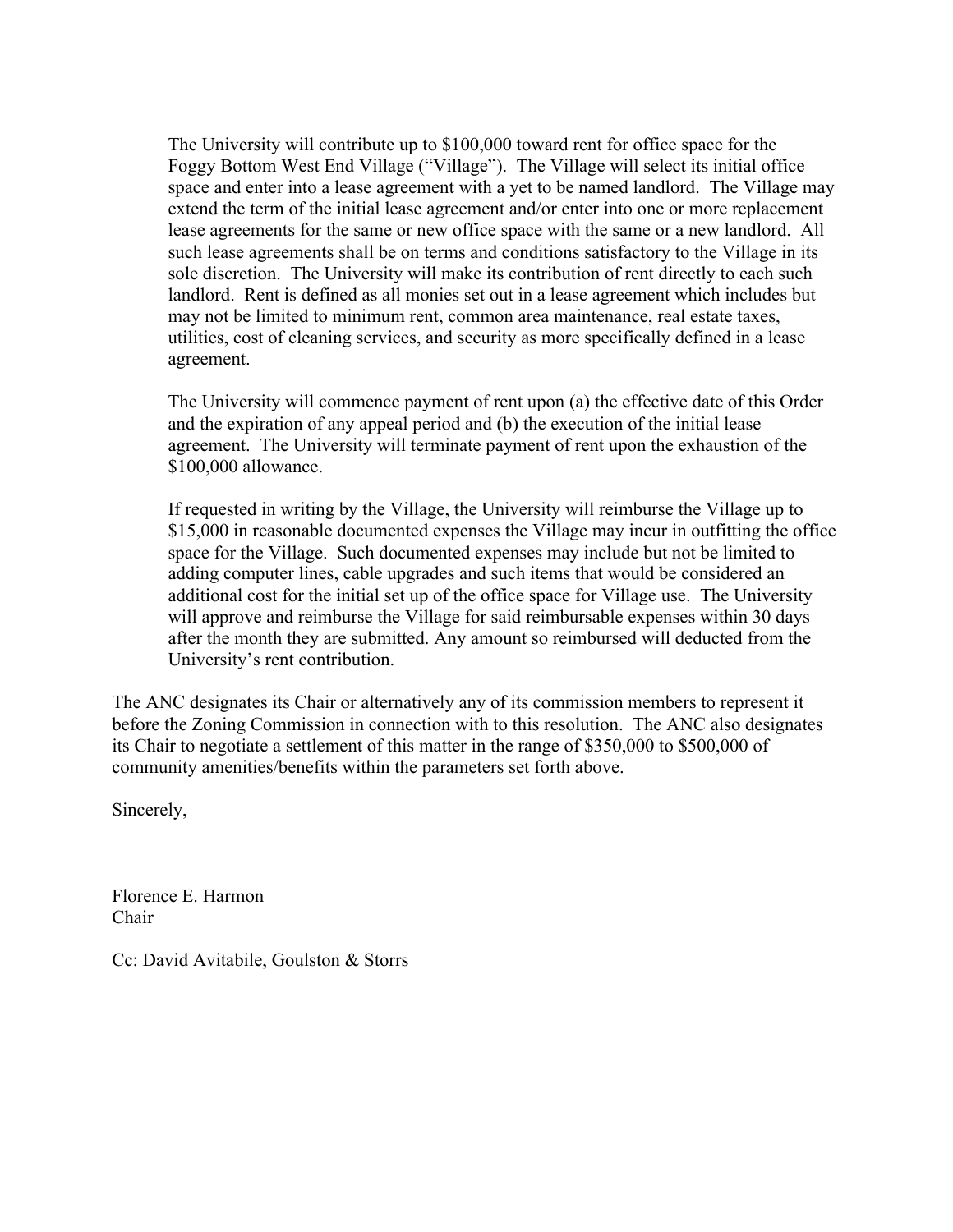# **ATTACHMENT 3: McFadden (2401 Pennsylvania Ave.) Extension of hours for New Year's Evening**

Government of the District of Columbia Foggy Bottom and West End Advisory Neighborhood Commission 2A



c/o West End Library 1101 24th St., N.W. Washington

DC 20037

December 20, 2012

Ms. Ruthanne Miller, Chair Alcoholic Beverage Control Board 2000 14th Street, NW, Suite 400S Washington, D.C. 20009

Re: ABRA-060591, McFadden's, 2401 Pennsylvania Ave, NW

Dear Chairman Miller and Members of the Board:

At its duly noticed, regularly scheduled meeting on December 19, 2012, with four of the six commissioners present constituting a quorum, ANC 2A voted unanimously (4-0) to support an extension of hours on Monday, December 31, 2012 from 12:00 a.m. to 1:30 a.m. for McFadden's located at 2401 Pennsylvania Ave, NW.

The Commission was encouraged to hear that McFadden's is taking additional steps to manage any potential security concerns, which includes an increase in MPD and its own security detail for the events planned on New Year's Eve.

Please let me know if I can answer questions regarding this matter.

Sincerely,

Florence Harmon Chair

cc: Chris Fox, McFadden's Commissioner Rebecca Coder, ANC2A-02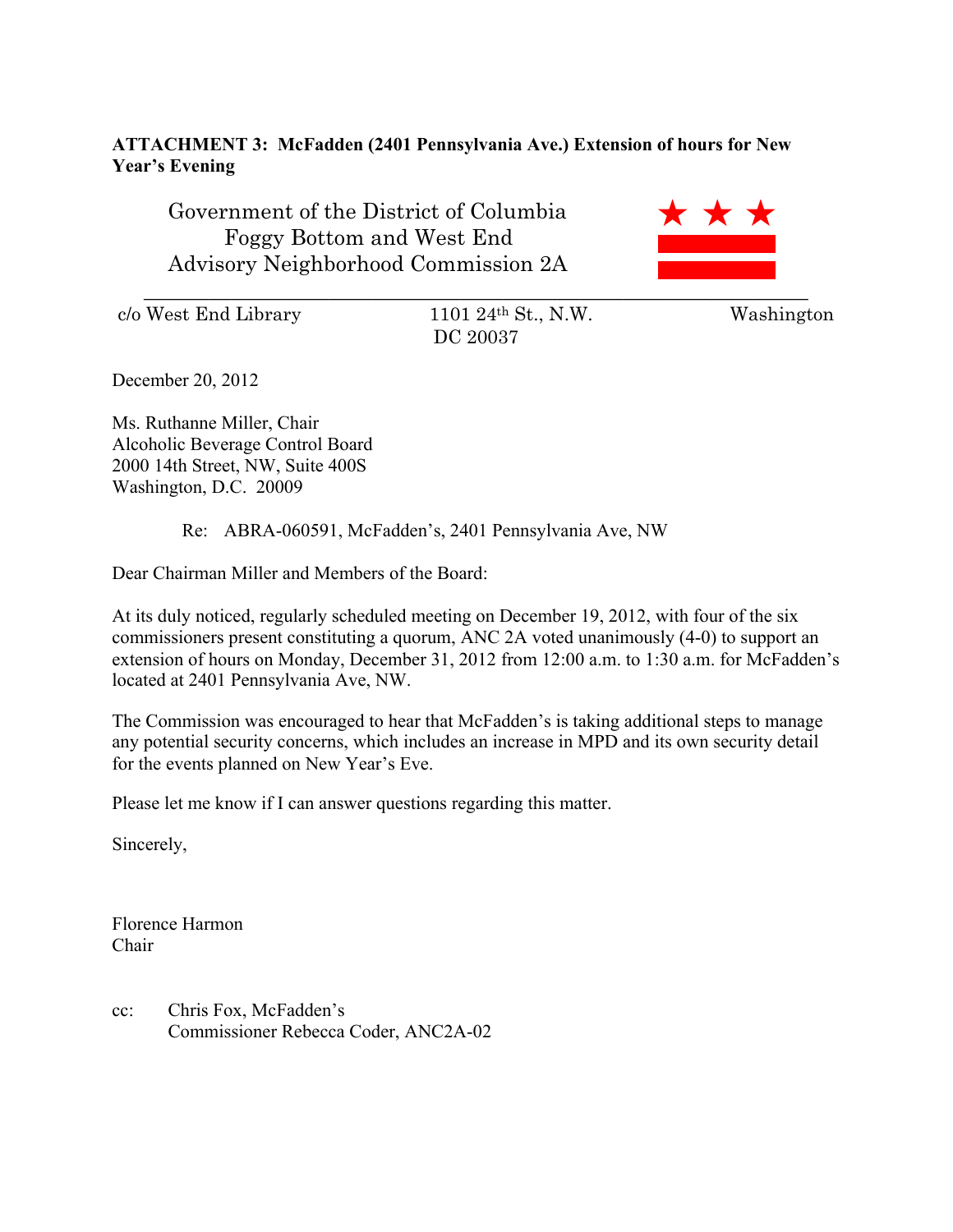## **ATTACHMENT 4: Shadow Room (2131 K St, NW) Extension of Hours during 2013 Inaugural Celebration**

Government of the District of Columbia Foggy Bottom and West End Advisory Neighborhood Commission 2A

 $c/\text{o West End Library}$  1101 24<sup>th</sup> St., N.W. Washington

DC 20037

\_\_\_\_\_\_\_\_\_\_\_\_\_\_\_\_\_\_\_\_\_\_\_\_\_\_\_\_\_\_\_\_\_\_\_\_\_\_\_\_\_\_\_\_\_\_\_\_\_\_\_\_\_\_\_\_\_\_\_\_\_

**x x** 

December 20, 2012

Ms. Ruthanne Miller, Chair Alcoholic Beverage Control Board 2000 14th Street, NW, Suite 400S Washington, D.C. 20009

> Re: Acott Ventures, LLC (t/a Shadow Room) 2131 K Street, NW License Renewal No. ABRA-075871

Dear Chairman Miller and Members of the Board:

At its duly noticed, regularly scheduled meeting on December 19, 2012, with four of the six commissioners present constituting a quorum, ANC 2A voted unanimously (4-0) to provide **conditional** support for the extension of hours until 4:00 a.m. for certain evenings during the Inaugural celebration for The Shadow Room, located at 2131 K Street, NW.

These evenings include: the nights of Friday, January 18 through Monday, January 21. The ANC's support is predicated on Shadow Room demonstrating that it has hired an **MPD security detail** for those evenings during and after the extended hours closing to ensure that departing patrons do not disturb the adjoining residential neighborhood.

The Commission was discouraged to hear that Shadow Room was not taking additional steps to manage any potential security concerns and asks that the ABRA Board ensure that this MPD security detail is in place prior to final approval.

Please let me know if I can answer questions regarding this matter.

Sincerely,

Florence Harmon

Chair

cc: Steven Acott, The Shadow Room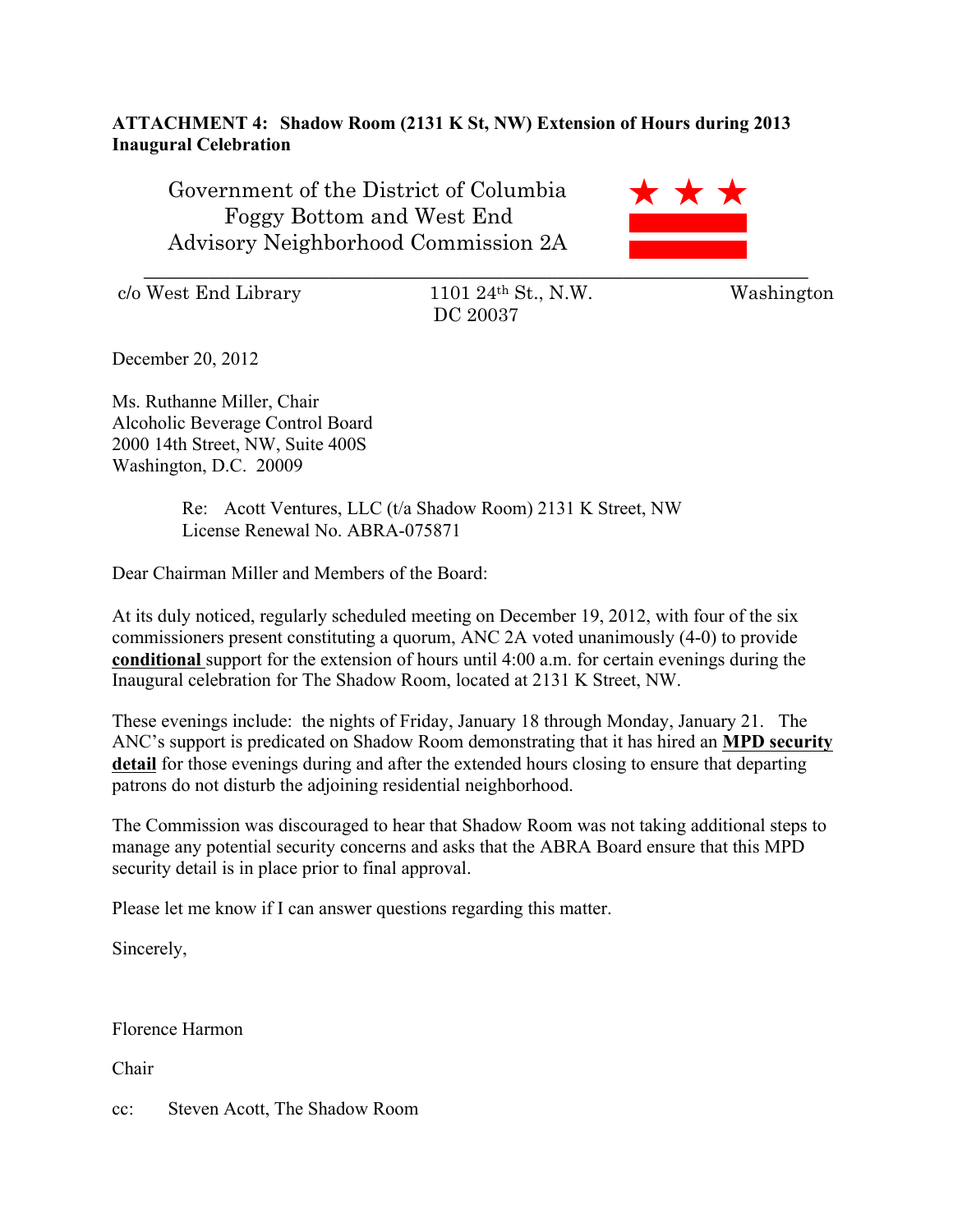# **ATTACHMENT 5: DDOT Public Space – Sidewalk Café Starbucks (2175 K Street, NW)**

Government of the District of Columbia Foggy Bottom and West End Advisory Neighborhood Commission 2A

\_\_\_\_\_\_\_\_\_\_\_\_\_\_\_\_\_\_\_\_\_\_\_\_\_\_\_\_\_\_\_\_\_\_\_\_\_\_\_\_\_\_\_\_\_\_\_\_\_\_\_\_\_\_\_\_\_\_\_\_\_

 $c/\text{o West End Library}$  1101 24<sup>th</sup> St., N.W. Washington DC 20037

December 27, 2012

Katrina Harrison Coordinator, DDOT Public Space Committee District Department of Transportation 1100  $4^{\text{th}}$  Street S.W. /  $2^{\text{nd}}$  Floor Washington, DC 20024

### Re: DDOT public space application for PS Rental (Sidewalk Café at 2175 K Street NW) DDOT Tracking # 76526

Dear Ms. Harrison:

At its regularly scheduled meeting on Wednesday, December 19, 2012, the Foggy Bottom & West End Advisory Neighborhood Commission 2A (ANC 2A), the Commission voted unanimously, a quorum of four of the six commissioners being present, to not object to this application. I have attached the DDOT ANC form, completed to indicate this position.

ON BEHALF OF THE COMMISSION:

Sincerely,

Florence Harmon Chair

Enclosure cc: ANC 2A Commissioners